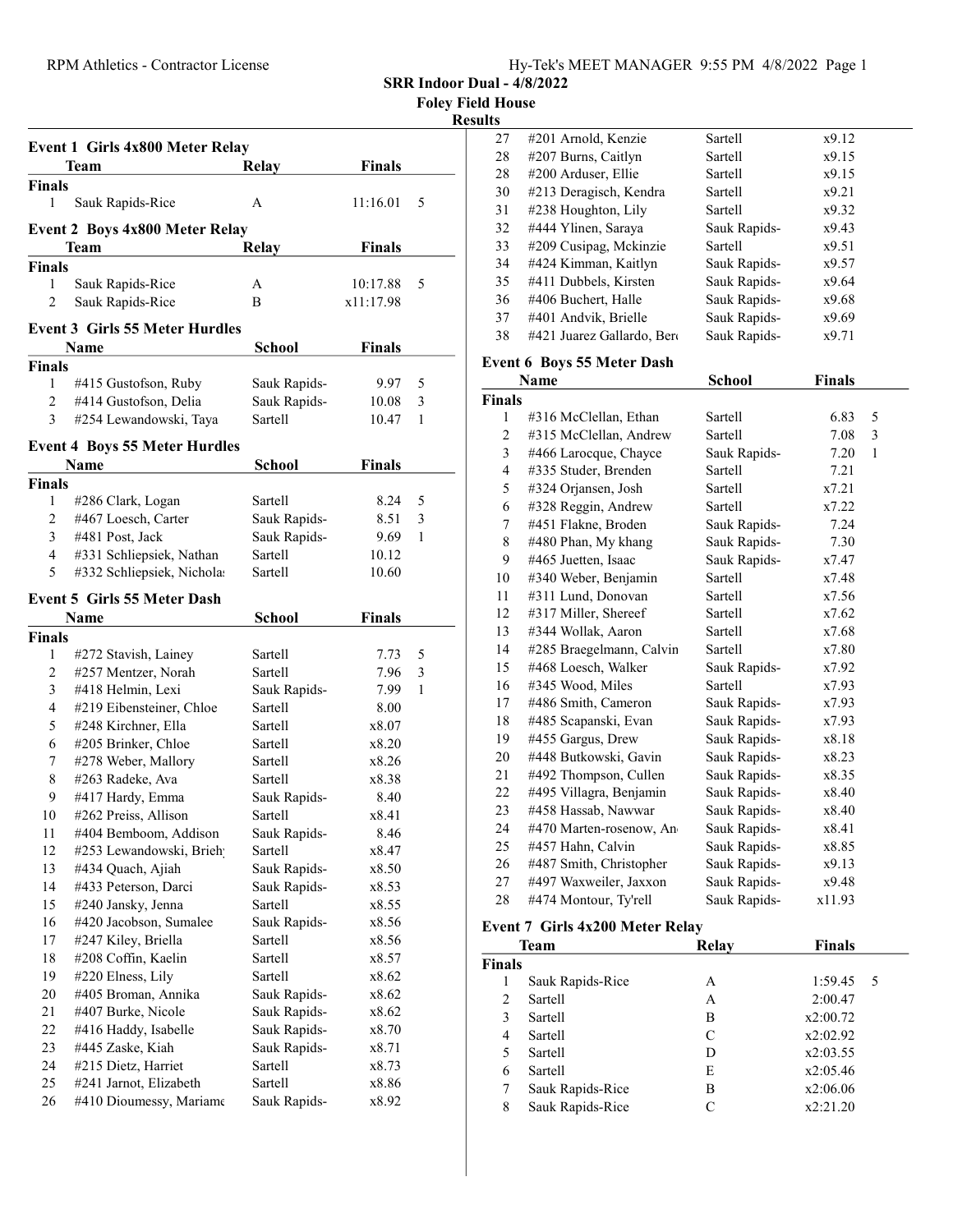| Hy-Tek's MEET MANAGER 9:55 PM 4/8/2022 Page 2 |  |  |
|-----------------------------------------------|--|--|
|                                               |  |  |

SRR Indoor Dual - 4/8/2022

Foley Field House

#### Results

| Event 8 Boys 4x200 Meter Relay |                                      |               |               |   |
|--------------------------------|--------------------------------------|---------------|---------------|---|
|                                | Team                                 | <b>Relay</b>  | <b>Finals</b> |   |
| <b>Finals</b>                  |                                      |               |               |   |
| 1                              | Sartell                              | А             | 1:40.96       | 5 |
| $\overline{2}$                 | Sauk Rapids-Rice                     | A             | 1:43.03       |   |
| 3                              | Sauk Rapids-Rice                     | B             | x1:52.85      |   |
|                                | <b>Event 9 Girls 1600 Meter Run</b>  |               |               |   |
|                                | Name                                 | <b>School</b> | <b>Finals</b> |   |
| <b>Finals</b>                  |                                      |               |               |   |
| 1                              | #217 Dockendorf, Madaly              | Sartell       | 5:30.20       | 5 |
| $\overline{c}$                 | #258 Nelson, Ashley                  | Sartell       | 6:03.06       | 3 |
| 3                              | #503 Bogle, Faith                    | Sauk Rapids-  | 6:21.27       | 1 |
| $\overline{4}$                 | #435 Reker, Amelia                   | Sauk Rapids-  | 6:27.74       |   |
| 5                              | #438 Sowada, Elka                    | Sauk Rapids-  | 6:52.78       |   |
|                                | Event 10 Boys 1600 Meter Run         |               |               |   |
|                                | <b>Name</b>                          | <b>School</b> | <b>Finals</b> |   |
| <b>Finals</b>                  |                                      |               |               |   |
| 1                              | #472 Martin, Nathan                  | Sauk Rapids-  | 4:58.00       | 5 |
| 2                              | #323 Nies, Mitiku                    | Sartell       | 4:58.15       | 3 |
| 3                              | #322 Nemeth, Jonathan                | Sartell       | 4:58.33       | 1 |
| 4                              | #308 Kodet, Ashton                   | Sartell       | 5:07.34       |   |
| 5                              | #299 Husemann, Brady                 | Sartell       | x5:28.92      |   |
| 6                              | #450 Ditto, Christian                | Sauk Rapids-  | 5:49.47       |   |
| $7^{\circ}$                    | #283 Anderson, Preston               | Sartell       | x6:06.70      |   |
| 8                              | #483 Rogholt, Owen                   | Sauk Rapids-  | 6:19.31       |   |
| 9                              | #498 Wendorf, Devin                  | Sauk Rapids-  | x7:23.72      |   |
|                                | <b>Event 11 Girls 400 Meter Dash</b> |               |               |   |
|                                | Name                                 | School        | <b>Finals</b> |   |
| <b>Finals</b>                  |                                      |               |               |   |
| 1                              | #236 Hentges, Maya                   | Sartell       | 1:09.62       | 5 |
| 2                              | #249 Kudrna, Mackenzie               | Sartell       | 1:09.94       | 3 |
| 3                              | #412 Felchle, Mackenzie              | Sauk Rapids-  | 1:10.19       | 1 |
| 4                              | #437 Schmitt, Hannah                 | Sauk Rapids-  | 1:12.76       |   |
| 5                              | #255 Lopez, Quinne                   | Sartell       | 1:17.47       |   |
| 6                              | #264 Rahal, Jenna                    | Sartell       | x1:29.99      |   |
|                                | Event 12 Boys 400 Meter Dash         |               |               |   |
|                                | Name                                 | <b>School</b> | <b>Finals</b> |   |
| <b>Finals</b>                  |                                      |               |               |   |
| 1                              | #489 Symanietz, Owen                 | Sauk Rapids-  | 59.68         | 5 |
| 2                              | #496 Walrath, Shaun                  | Sauk Rapids-  | 59.82         | 3 |
| 3                              | #332 Schliepsiek, Nichola:           | Sartell       | 1:00.49       | 1 |
| $\overline{4}$                 | #475 Moody, Tyrelle                  | Sauk Rapids-  | 1:01.45       |   |
| 5                              | #462 Jackson, Marqui                 | Sauk Rapids-  | x1:02.06      |   |
| 6                              | #449 Dilley, Luke                    | Sauk Rapids-  | x1:02.84      |   |
| 7                              | #331 Schliepsiek, Nathan             | Sartell       | 1:03.15       |   |
| 8                              | #344 Wollak, Aaron                   | Sartell       | 1:04.14       |   |
| 9                              | #473 Meyer, Blayze                   | Sauk Rapids-  | x1:04.46      |   |
| 10                             | #481 Post, Jack                      | Sauk Rapids-  | x1:04.71      |   |
| 11                             | #343 Winburn, Kasen                  | Sartell       | x1:05.41      |   |
| 12                             | #476 Nelson, Trace                   | Sauk Rapids-  | x1:07.04      |   |
| 13                             | #463 Jacobson, Gunnar                | Sauk Rapids-  | x1:08.23      |   |
|                                |                                      |               |               |   |

| <b>Event 13 Girls 800 Meter Run</b> |                                      |               |               |   |  |  |
|-------------------------------------|--------------------------------------|---------------|---------------|---|--|--|
|                                     | Name                                 | <b>School</b> | <b>Finals</b> |   |  |  |
| <b>Finals</b>                       |                                      |               |               |   |  |  |
| 1                                   | #271 Spoden, Hannah                  | Sartell       | 2:30.83       | 5 |  |  |
| 2                                   | #432 Petermeier, Sienna              | Sauk Rapids-  | 2:40.23       | 3 |  |  |
| 3                                   | #216 Dietz, Hattie                   | Sartell       | 2:40.41       | 1 |  |  |
| 4                                   | #234 Hellerud, Sophie                | Sartell       | 2:51.56       |   |  |  |
| 5                                   | #436 Rogholt, Claire                 | Sauk Rapids-  | 2:57.80       |   |  |  |
| 6                                   | #423 Karasch, Brynn                  | Sauk Rapids-  | 3:08.24       |   |  |  |
| 7                                   | #203 Blonigen, Bailey                | Sartell       | x3:11.75      |   |  |  |
| 8                                   | #280 Williamson, Abigail             | Sartell       | x3:25.70      |   |  |  |
|                                     | <b>Event 14 Boys 800 Meter Run</b>   |               |               |   |  |  |
|                                     | Name                                 | School        | <b>Finals</b> |   |  |  |
| <b>Finals</b>                       |                                      |               |               |   |  |  |
| 1                                   | #472 Martin, Nathan                  | Sauk Rapids-  | 2:23.12       | 5 |  |  |
| $\overline{c}$                      | #299 Husemann, Brady                 | Sartell       | 2:25.67       | 3 |  |  |
| 3                                   | #453 Foss, Mason                     | Sauk Rapids-  | 2:26.46       | 1 |  |  |
| $\overline{4}$                      | #459 Hixson, Kieran                  | Sauk Rapids-  | 2:30.01       |   |  |  |
| 5                                   | #319 Moore, Nolan                    | Sartell       | 2:42.00       |   |  |  |
| 6                                   | #318 Monaldi, Matteo                 | Sartell       | 2:46.52       |   |  |  |
| 7                                   | #491 Thayer, Samuel                  | Sauk Rapids-  | x2:52.23      |   |  |  |
| 8                                   | #304 Kapoor, Patrick                 | Sartell       | x3:08.61      |   |  |  |
| 9                                   | #493 Trompeter, Evan                 | Sauk Rapids-  | x3:09.15      |   |  |  |
|                                     | <b>Event 15 Girls 200 Meter Dash</b> |               |               |   |  |  |
|                                     | Name                                 | School        | <b>Finals</b> |   |  |  |
| <b>Finals</b>                       |                                      |               |               |   |  |  |
| 1                                   | #415 Gustofson, Ruby                 | Sauk Rapids-  | 29.54         | 5 |  |  |
| 2                                   | #230 Gack, Kennedi                   | Sartell       | 29.60         | 3 |  |  |
| 3                                   | #405 Broman, Annika                  | Sauk Rapids-  | 30.81         | 1 |  |  |
| 4                                   | #278 Weber, Mallory                  | Sartell       | 31.01         |   |  |  |
| 5                                   | #262 Preiss, Allison                 | Sartell       | 31.12         |   |  |  |
| 6                                   | #263 Radeke, Ava                     | Sartell       | x31.20        |   |  |  |
| 7                                   | #274 Stewart, Joslynn                | Sartell       | x31.39        |   |  |  |
| 8                                   | #247 Kiley, Briella                  | Sartell       | x31.69        |   |  |  |
| 9                                   | #414 Gustofson, Delia                | Sauk Rapids-  | 31.73         |   |  |  |
| 10                                  | #236 Hentges, Maya                   | Sartell       | x31.76        |   |  |  |
| 11                                  | #255 Lopez, Quinne                   | Sartell       | x32.49        |   |  |  |
| 12                                  | #407 Burke, Nicole                   | Sauk Rapids-  | x32.50        |   |  |  |
| 13                                  | #433 Peterson, Darci                 | Sauk Rapids-  | x32.55        |   |  |  |
| 14                                  | #208 Coffin, Kaelin                  | Sartell       | x32.77        |   |  |  |
| 15                                  | #420 Jacobson, Sumalee               | Sauk Rapids-  | x33.25        |   |  |  |
| 16                                  | #207 Burns, Caitlyn                  | Sartell       | x33.45        |   |  |  |
| 17                                  | #200 Arduser, Ellie                  | Sartell       | x33.51        |   |  |  |
| 18                                  | #422 Karasch, Brielle                | Sauk Rapids-  | x35.48        |   |  |  |
| 19                                  | #421 Juarez Gallardo, Bero           | Sauk Rapids-  | x36.61        |   |  |  |
| 20                                  | #406 Buchert, Halle                  | Sauk Rapids-  | x37.37        |   |  |  |
| 21                                  | #411 Dubbels, Kirsten                | Sauk Rapids-  | x37.75        |   |  |  |
|                                     | <b>Event 16 Boys 200 Meter Dash</b>  |               |               |   |  |  |
|                                     | Name                                 | <b>School</b> | <b>Finals</b> |   |  |  |
| <b>Finals</b>                       |                                      |               |               |   |  |  |

| ∛inals |                         |              |         |  |
|--------|-------------------------|--------------|---------|--|
|        | 1 #316 McClellan, Ethan | Sartell      | 25.17 5 |  |
|        | 2 #467 Loesch, Carter   | Sauk Rapids- | 25.90 3 |  |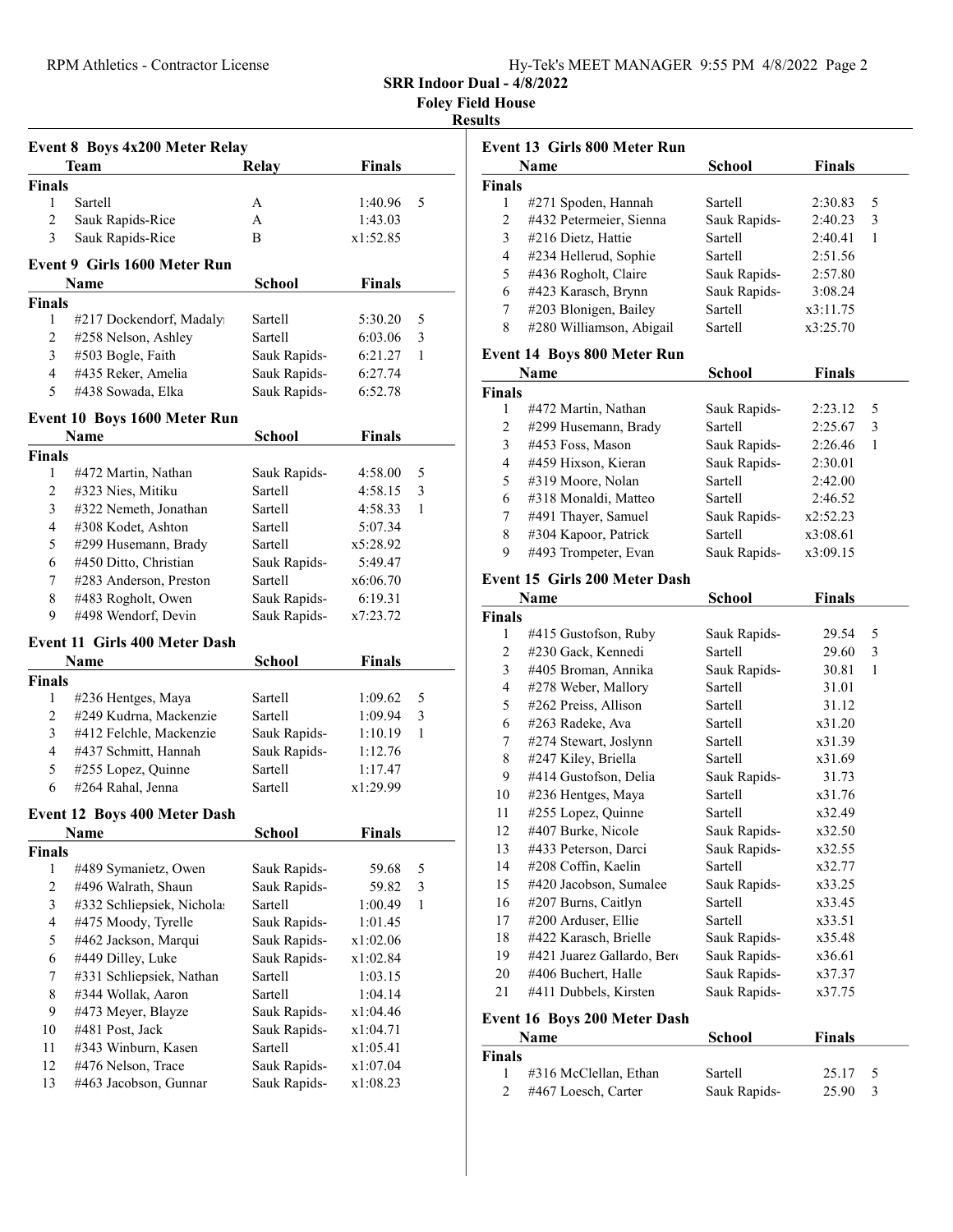| Hy-Tek's MEET MANAGER 9:55 PM 4/8/2022 Page 3 |  |  |
|-----------------------------------------------|--|--|
|                                               |  |  |

SRR Indoor Dual - 4/8/2022

Foley Field House Results

|                         | Finals  (Event 16 Boys 200 Meter Dash)               |                         |               | г            |
|-------------------------|------------------------------------------------------|-------------------------|---------------|--------------|
|                         | Name                                                 | School                  | Finals        |              |
| 3                       | #447 Broman, Garret                                  | Sauk Rapids-            | 25.99         | 1            |
| 4                       | #499 White, Will                                     | Sauk Rapids-            | 26.41         |              |
| 5                       | #480 Phan, My khang                                  | Sauk Rapids-            | x26.72        |              |
| 6                       | #333 Schmidt, Trevor                                 | Sartell                 | 27.24         |              |
| 7                       | #338 Vos, Matthew                                    | Sartell                 | 27.44         |              |
| 8                       | #475 Moody, Tyrelle                                  | Sauk Rapids-            | x28.03        |              |
| 9                       | #485 Scapanski, Evan                                 | Sauk Rapids-            | x28.37        |              |
| 10                      | #446 Anderson, Nicholas                              | Sauk Rapids-            | x28.79        |              |
| 11                      | #448 Butkowski, Gavin                                | Sauk Rapids-            | x29.44        |              |
| 12                      | #470 Marten-rosenow, An                              | Sauk Rapids-            | x29.51        |              |
| 13                      | #457 Hahn, Calvin                                    | Sauk Rapids-            | x30.62        |              |
| 14                      |                                                      | Sauk Rapids-            | x31.62        |              |
| 15                      | #495 Villagra, Benjamin<br>#478 Newville-larson, Tys | Sauk Rapids-            | x32.43        |              |
|                         |                                                      |                         |               |              |
|                         | <b>Event 17 Girls 3200 Meter Run</b>                 |                         |               |              |
|                         | Name                                                 | School                  | Finals        |              |
| <b>Finals</b>           |                                                      |                         |               |              |
| $\mathbf{1}$            | #435 Reker, Amelia                                   | Sauk Rapids-            | 14:25.98      | 5            |
| $\overline{2}$          | #438 Sowada, Elka                                    | Sauk Rapids-            | 15:00.07      | 3            |
|                         | Event 18 Boys 3200 Meter Run                         |                         |               |              |
|                         | Name                                                 | <b>School</b>           | <b>Finals</b> |              |
| <b>Finals</b>           |                                                      |                         |               |              |
| 1                       | #460 Hoffman, Lucas                                  | Sauk Rapids-            | 13:12.08      | 5            |
|                         | Event 19 Girls 4x400 Meter Relay                     |                         |               |              |
|                         |                                                      |                         | <b>Finals</b> |              |
| <b>Finals</b>           | Team                                                 | Relay                   |               |              |
| 1                       | Sauk Rapids-Rice                                     | А                       | 4:42.16       | 5            |
| 2                       | Sartell                                              | A                       | 4:54.55       |              |
| 3                       | Sartell                                              | B                       | x5:00.85      |              |
|                         |                                                      |                         |               |              |
|                         | Event 20 Boys 4x400 Meter Relay                      |                         |               |              |
|                         | <b>Team</b>                                          | <b>Relay</b>            | Finals        |              |
| <b>Finals</b>           |                                                      |                         |               |              |
| 1                       | Sauk Rapids-Rice                                     | A                       | 4:05.19       | 5            |
|                         | <b>Event 21 Girls Shot Put</b>                       |                         |               |              |
|                         | <b>Name</b>                                          | School                  | Finals        |              |
| Finals                  |                                                      |                         |               |              |
| 1                       | #409 Cullen, Hailee                                  | Sauk Rapids-            | 33-06.50      | 5            |
| 2                       | #430 Mushatt, Brooke                                 | Sauk Rapids-            | 31-04.00      | 3            |
| $\overline{\mathbf{3}}$ | #243 Kahre, Mckenzie                                 | Sartell                 | 28-10.50      | $\mathbf{1}$ |
| $\overline{4}$          | #442 Vanvickle, Lauren                               | Sauk Rapids-            | 27-06.50      |              |
| 5                       | #227 Flynn, Aubrey                                   | Sartell                 | 27-03.50      |              |
| 6                       | #401 Andvik, Brielle                                 | Sauk Rapids-            | x27-03.00     |              |
| 7                       | #418 Helmin, Lexi                                    | Sauk Rapids-            | x26-10.50     |              |
| 8                       | #424 Kimman, Kaitlyn                                 | Sauk Rapids-            | x26-10.00     |              |
| 9                       | #204 Boelter, Ella                                   | Sartell                 | 26-07.25      |              |
| 10                      | #434 Quach, Ajiah                                    |                         | $x26-02.50$   |              |
| 11                      |                                                      | Sauk Rapids-            |               |              |
|                         | #410 Dioumessy, Mariame                              | Sauk Rapids-            | x23-11.25     |              |
| 12<br>13                | #214 Diekman, Hannah                                 | Sartell                 | x22-02.75     |              |
| 14                      | #407 Burke, Nicole                                   | Sauk Rapids-            | x22-00.00     |              |
|                         | #444 Ylinen, Saraya<br>#206 Budge, Keely             | Sauk Rapids-<br>Sartell | x21-06.25     |              |
| 15                      |                                                      |                         | x20-11.50     |              |

| .              |                               |                |               |   |
|----------------|-------------------------------|----------------|---------------|---|
| 16             | #212 Demuth, Kamryn           | Sartell        | x19-09.50     |   |
| 17             | #266 Reeves, Casey            | Sartell        | x13-09.50     |   |
|                | <b>Event 22 Boys Shot Put</b> |                |               |   |
|                | Name                          | School         | <b>Finals</b> |   |
| <b>Finals</b>  |                               |                |               |   |
| 1              | #499 White, Will              | Sauk Rapids-   | 42-08.50      | 5 |
| $\overline{c}$ | #451 Flakne, Broden           | Sauk Rapids-   | 38-09.00      | 3 |
| 3              | #313 Mahowald, Will           | Sartell        | 37-08.50      | 1 |
| $\overline{4}$ | #311 Lund, Donovan            | Sartell        | 36-04.00      |   |
| 5              | #300 Janu, Brandon            | Sartell        | 36-02.00      |   |
| 6              | #336 Sundell, Charlie         | Sartell        | x34-10.50     |   |
| 7              | #320 Muzik, Andrew            | Sartell        | x34-10.00     |   |
| 8              | #326 Quach, Ryan              | <b>Sartell</b> | x34-01.25     |   |
| 9              | #486 Smith, Cameron           | Sauk Rapids-   | 33-05.25      |   |
| 10             | #327 Qureshi, Omar            | <b>Sartell</b> | x32-00.75     |   |
| 11             | #502 Winker, Logan            | Sauk Rapids-   | x31-08.50     |   |
| 12             | #339 Vosberg, Nathan          | Sartell        | $x31-06.25$   |   |
| 13             | #497 Waxweiler, Jaxxon        | Sauk Rapids-   | $x31-03.00$   |   |
| 14             | #293 Hamak, Alec              | Sartell        | x30-00.50     |   |
| 15             | #325 Pilles, Balin            | Sartell        | x28-05.50     |   |
| 16             | #448 Butkowski, Gavin         | Sauk Rapids-   | x27-08.50     |   |
| 17             | #492 Thompson, Cullen         | Sauk Rapids-   | x27-02.50     |   |
| 18             | #282 Adetunji, Olaoluwa       | Sartell        | x27-02.25     |   |
| 19             | #458 Hassab, Nawwar           | Sauk Rapids-   | x26-01.00     |   |
| 20             | #487 Smith, Christopher       | Sauk Rapids-   | $x22-04.50$   |   |
| 21             | #501 Wilson, Lars             | Sauk Rapids-   | x22-01.50     |   |
| 22             | #474 Montour, Ty'rell         | Sauk Rapids-   | x17-01.75     |   |
| 23             | #457 Hahn, Calvin             | Sauk Rapids-   | x17-00.25     |   |
|                |                               |                |               |   |

# Event 23 Girls Triple Jump

|               | <b>Name</b>            | School         | <b>Finals</b> |   |
|---------------|------------------------|----------------|---------------|---|
| <b>Finals</b> |                        |                |               |   |
| 1             | #254 Lewandowski, Taya | Sartell        | 30-04.50      | 5 |
| 2             | #222 Fandel, Maggie    | <b>Sartell</b> | 30-03.00      | 3 |
| 3             | #404 Bemboom, Addison  | Sauk Rapids-   | 29-10.00      | 1 |
| 4             | #252 Legatt, Brooke    | Sartell        | 29-04.00      |   |
| 5             | #215 Dietz, Harriet    | <b>Sartell</b> | $x29-02.00$   |   |
| 6             | #269 Schulte, Grace    | Sartell        | x28-06.00     |   |
| 7             | #261 Nordby, Anna      | Sartell        | $x28-00.00$   |   |
| 8             | #221 Engle, Allie      | <b>Sartell</b> | $x27-11.00$   |   |
| 9             | #424 Kimman, Kaitlyn   | Sauk Rapids-   | 24-02.00      |   |
|               | #200 Arduser, Ellie    | Sartell        | ND.           |   |

# Event 24 Boys Triple Jump

|               | <b>Name</b>                     | <b>School</b> | <b>Finals</b> |    |
|---------------|---------------------------------|---------------|---------------|----|
| <b>Finals</b> |                                 |               |               |    |
|               | #312 Mahowald, Anthony          | Sartell       | $41 - 05.50$  | -5 |
| 2             | #447 Broman, Garret             | Sauk Rapids-  | 34-06.50      | 3  |
| 3             | #468 Loesch, Walker             | Sauk Rapids-  | 34-00.00      |    |
| 4             | #481 Post, Jack                 | Sauk Rapids-  | 32-00.00      |    |
|               | <b>Event 25 Girls Long Jump</b> |               |               |    |
|               | Name                            | School        | <b>Finals</b> |    |

### Finals

|  | #415 Gustofson, Ruby | Sauk Rapids- | $14-04.00 = 5$ |  |  |
|--|----------------------|--------------|----------------|--|--|
|--|----------------------|--------------|----------------|--|--|